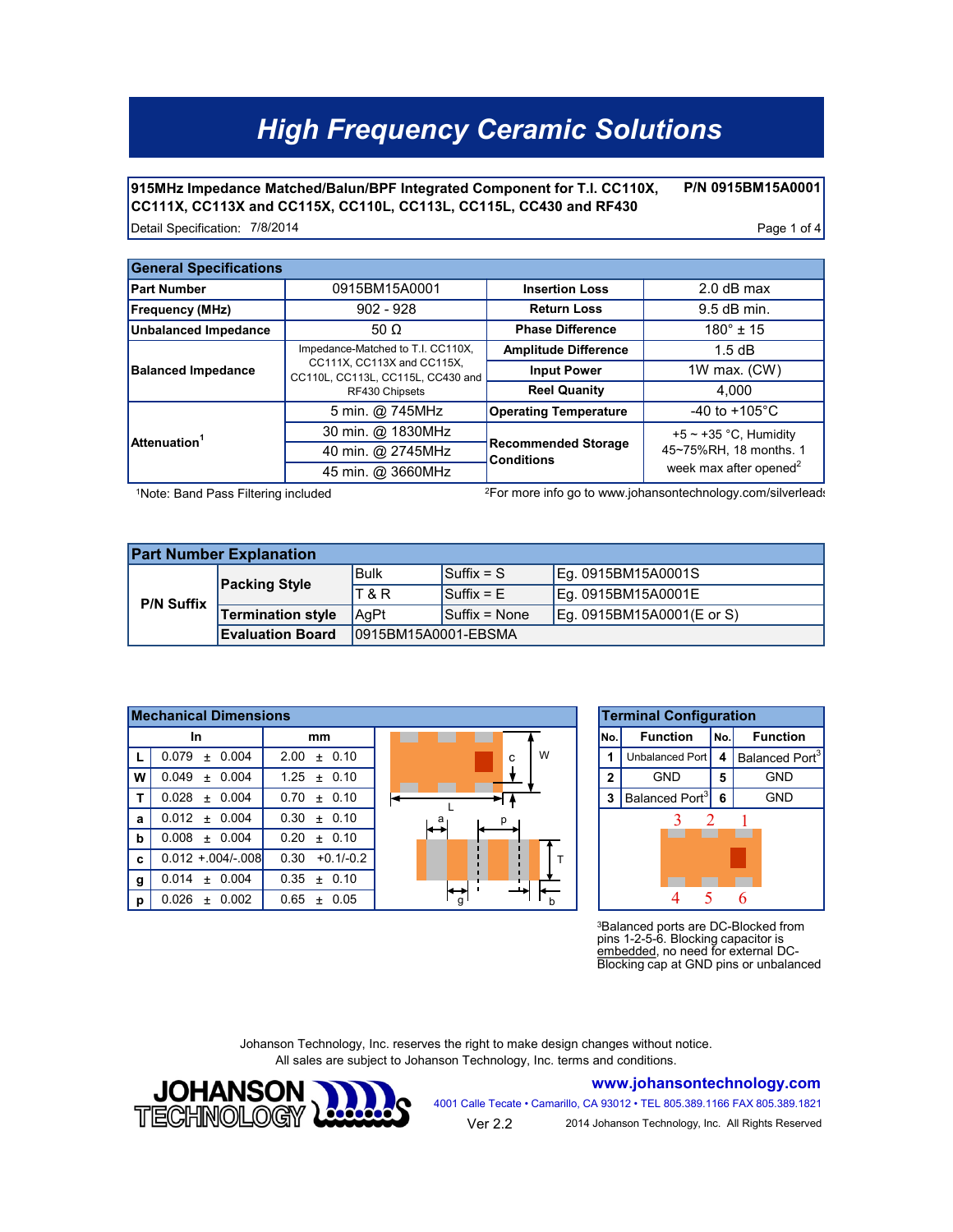# *High Frequency Ceramic Solutions*

**915MHz Impedance Matched/Balun/BPF Integrated Component for T.I. CC110X, CC111X, CC113X and CC115X, CC110L, CC113L, CC115L, CC430 and RF430**

**P/N 0915BM15A0001**

Detail Specification: Page 2 of 4 7/8/2014



Johanson Technology, Inc. reserves the right to make design changes without notice. All sales are subject to Johanson Technology, Inc. terms and conditions.



**www.johansontechnology.com** 4001 Calle Tecate • Camarillo, CA 93012 • TEL 805.389.1166 FAX 805.389.1821 Ver 2.2 2014 Johanson Technology, Inc. All Rights Reserved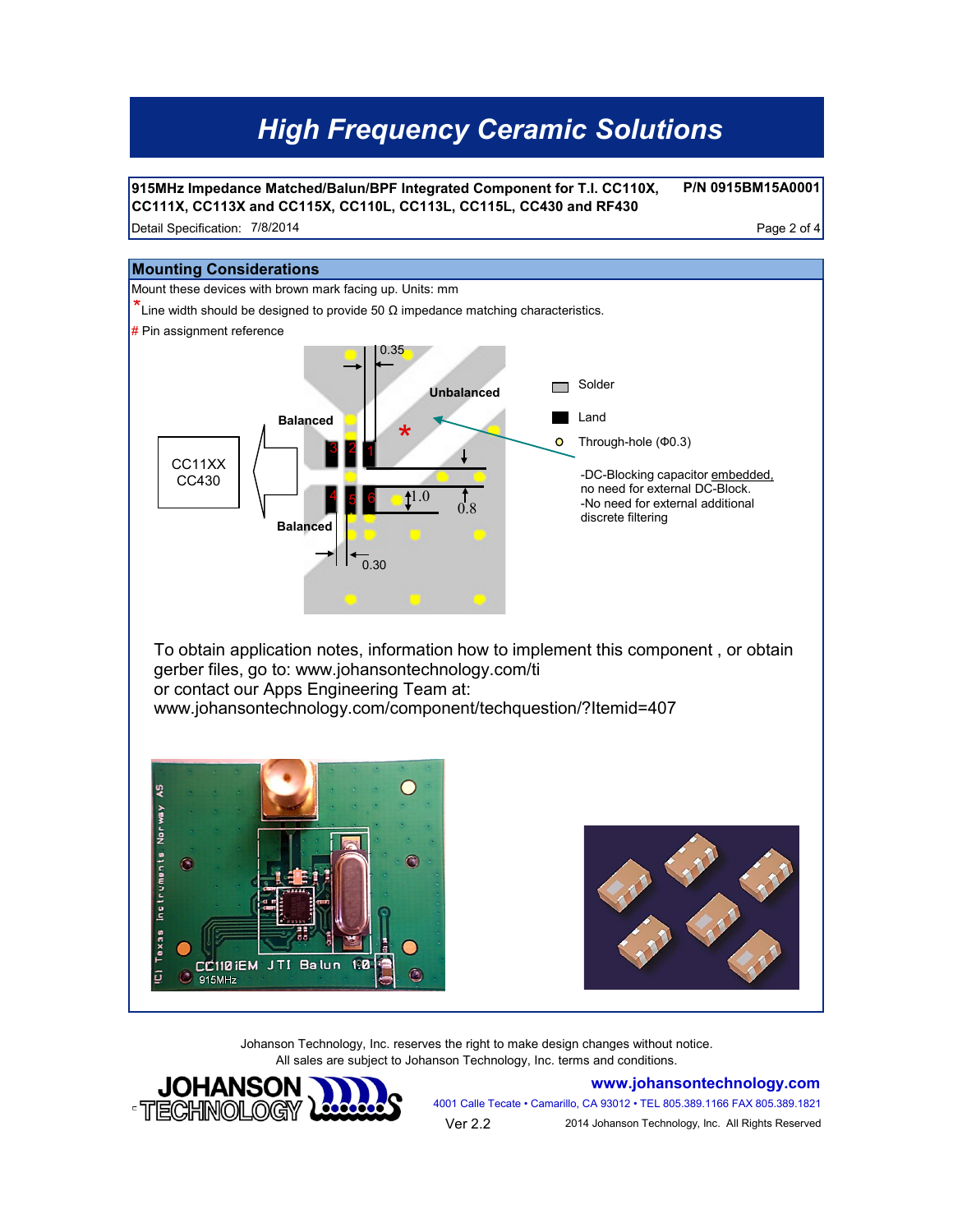# *High Frequency Ceramic Solutions*

**P/N 0915BM15A0001** Detail Specification: Page 3 of 4 7/8/2014 **915MHz Impedance Matched/Balun/BPF Integrated Component for T.I. CC110X, CC111X, CC113X and CC115X, CC110L, CC113L, CC115L, CC430 and RF430**



Johanson Technology, Inc. reserves the right to make design changes without notice. All sales are subject to Johanson Technology, Inc. terms and conditions.



**www.johansontechnology.com**

4001 Calle Tecate • Camarillo, CA 93012 • TEL 805.389.1166 FAX 805.389.1821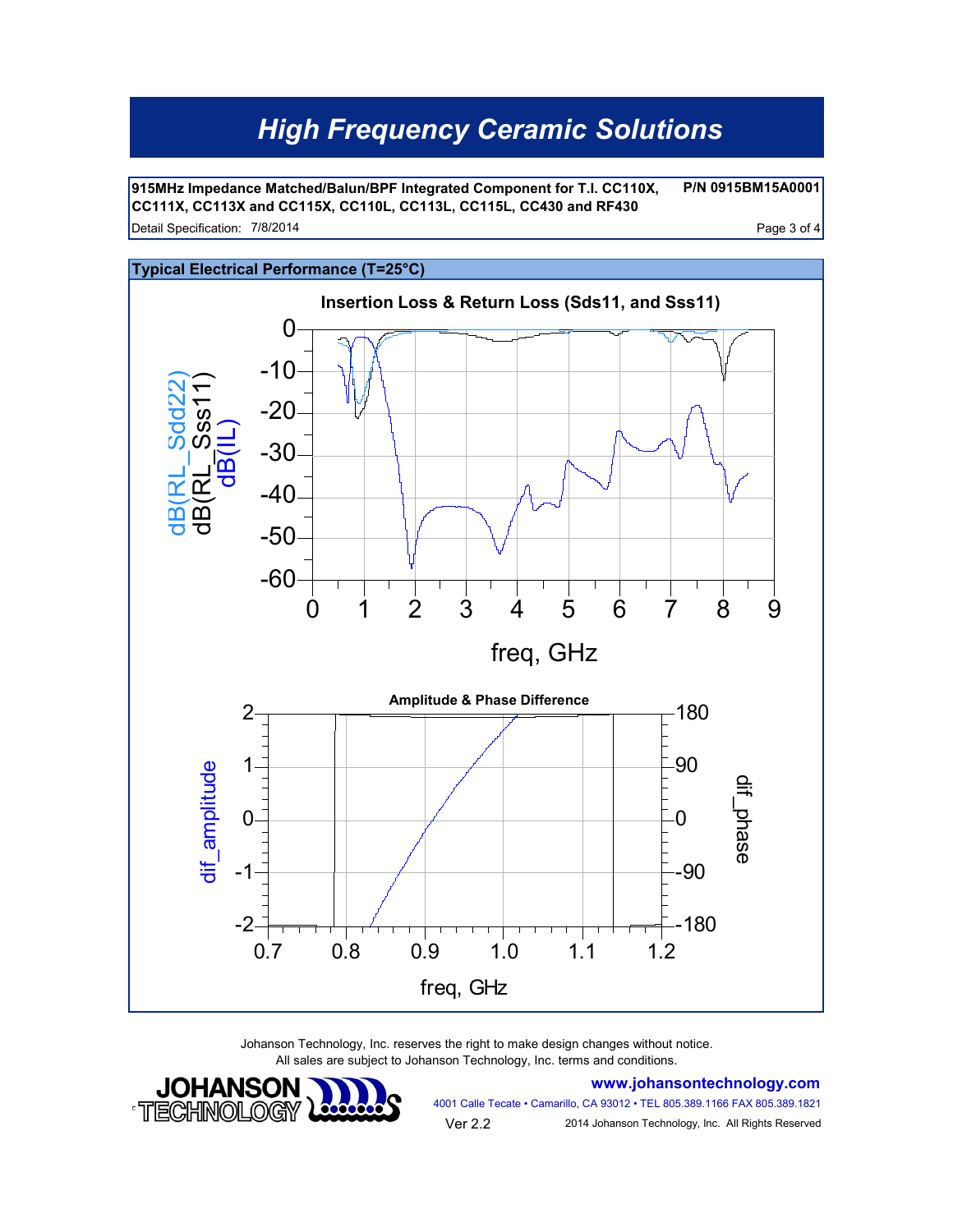# *"High Frequency Ceramic Solutions"*

**915MHz Impedance Matched/Balun/BPF Integrated Component for T.I. CC110X, CC111X, CC113X and CC115X, CC110L, CC113L, CC115L, CC430 and RF430**

**P/N 0915BM15A0001**

Detail Specification: 7/8/2014 **Detail Specification:** 7/8/2014 7/8/2014

**RoHS Compliance**

[www.johansontechnology.com/technical-notes/rohs-compliance.html](http://www.johansontechnology.com/technical-notes/rohs-compliance.html)

**Packaging information**

[www.johansontechnology.com/ipcpackaging.html](http://www.johansontechnology.com/ipcpackaging.html)

**Soldering Information**

[www.johansontechnology.com/ipcsoldering-profile](http://www.johansontechnology.com/ipcsoldering-profile)

**Antenna layout and tuning techniques**

[www.johansontechnology.com/tuning](http://www.johansontechnology.com/tuning)

**Antenna layout review, tuning, and characterization services** [www.johansontechnology.com/ipcantennaservices](http://www.johansontechnology.com/ipcantennaservices)

**Pad metalization information**

[www.johansontechnology.com/silverleads](http://www.johansontechnology.com/silverleads)

**MSL Info**

[www.johansontechnology.com/technical-notes/msl-rating.html](http://www.johansontechnology.com/technical-notes/msl-rating.html)

**Recommneded Storage Condition and Max Shelf Life**

[www.johansontechnology.com/ipcstorage-shelflife](http://www.johansontechnology.com/ipcstorage-shelflife)

#### **Application Notes, Layout Files, and more**

[www.johansontechnology.com/ti.html](http://www.johansontechnology.com/ti.html)

Johanson Technology, Inc. reserves the right to make design changes without notice. All sales are subject to Johanson Technology, Inc. terms and conditions.



**www.johansontechnology.com**

4001 Calle Tecate • Camarillo, CA 93012 • TEL 805.389.1166 FAX 805.389.1821 Ver 2.2 2014 Johanson Technology, Inc. All Rights Reserved